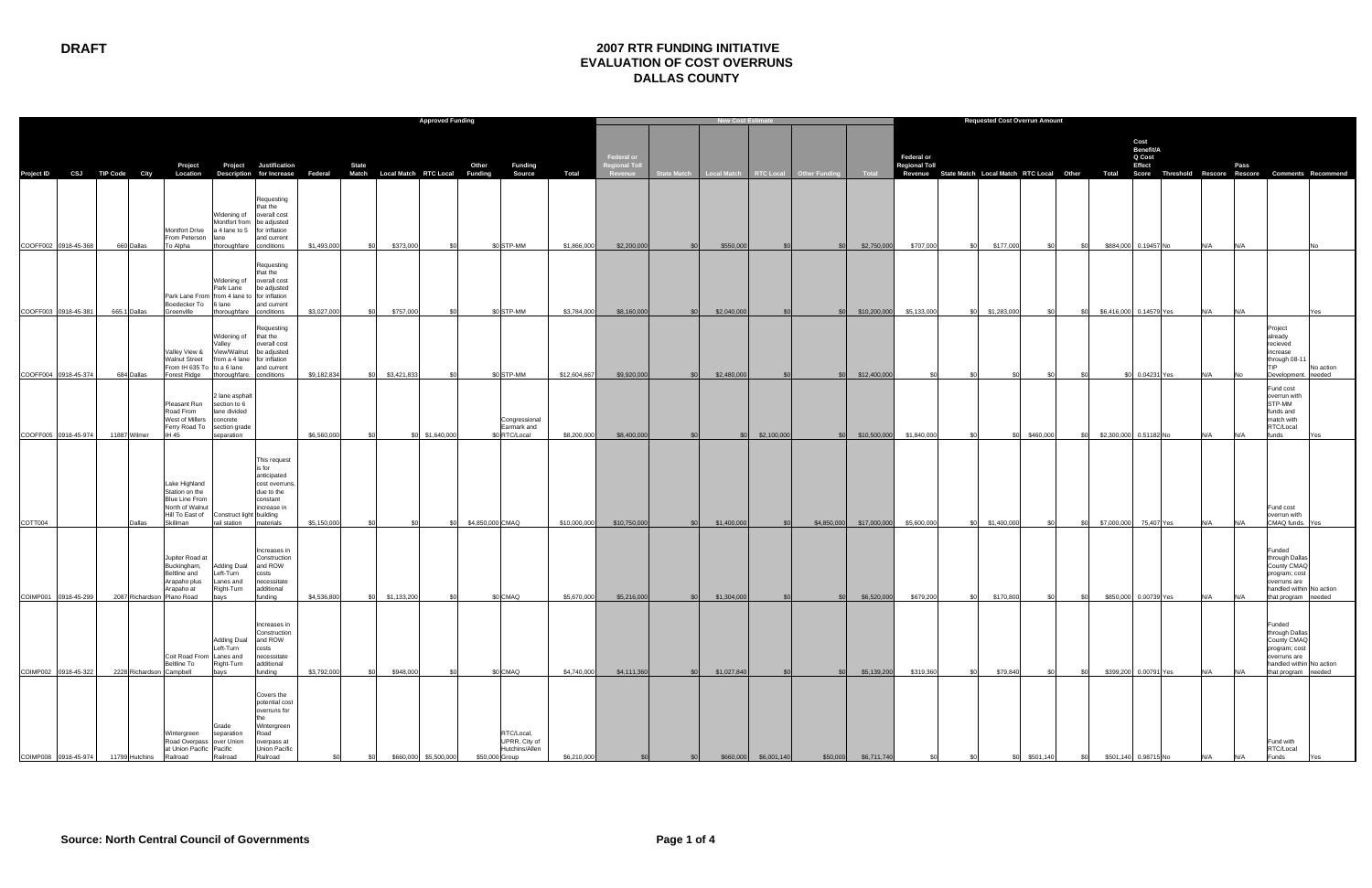|                                                                                                            |                                |                                                                                                                      |                                                                                                                     | <b>Approved Funding</b>                                                                                                   |              |                       |                              |       |                       |                                                                                                                    |              |                                              | <b>New Cost Estim</b> |              |            |                                                 |                                        |                                           |                         | <b>Requested Cost Overrun Amount</b> |              |                             |                                       |     |       |                                                                                                                  |     |  |  |
|------------------------------------------------------------------------------------------------------------|--------------------------------|----------------------------------------------------------------------------------------------------------------------|---------------------------------------------------------------------------------------------------------------------|---------------------------------------------------------------------------------------------------------------------------|--------------|-----------------------|------------------------------|-------|-----------------------|--------------------------------------------------------------------------------------------------------------------|--------------|----------------------------------------------|-----------------------|--------------|------------|-------------------------------------------------|----------------------------------------|-------------------------------------------|-------------------------|--------------------------------------|--------------|-----------------------------|---------------------------------------|-----|-------|------------------------------------------------------------------------------------------------------------------|-----|--|--|
| Project ID CSJ TIP Code City Location Description for Increase Federal Match Local Match RTC Local Funding |                                | Project                                                                                                              |                                                                                                                     | <b>Project</b> Justification                                                                                              |              | <b>State</b>          |                              |       | Other                 | Funding<br><b>Source</b>                                                                                           | <b>Total</b> | Federal or<br><b>Regional Tol</b><br>Revenue |                       |              |            | State Match Local Match RTC Local Other Funding | Total                                  | <b>Federal or</b><br><b>Regional Toll</b> |                         |                                      |              |                             | Cost<br>Benefit/A<br>Q Cost<br>Effect |     |       | Pass<br>Revenue State Match Local Match RTC Local Other Total Score Threshold Rescore Rescore Comments Recommend |     |  |  |
| COOFF001 0918-47-971                                                                                       | 11726 Dallas                   | Industrial<br>Boulevard From from 6 to 8<br>Continental To lanes with<br>Cadiz                                       | Realignment,<br>reconstruction, Project<br>and widening originally<br>bicycle lane                                  | underfunded,<br>still seeking<br>full funding                                                                             | \$15,500,000 |                       | \$0 \$17,629,487             |       |                       | STP-MM; City of<br>Dallas and<br>\$0 Dallas County                                                                 | \$33,129,487 | \$29,127,713                                 | \$0                   | \$9,872,287  | \$0        | \$0                                             |                                        | \$39,000,000 \$13,627,713                 |                         | $$0$ (\$7,757,200)                   | \$0<br>\$0   | \$5,870,513 0.14379 Yes     |                                       |     |       | 19 Yes                                                                                                           | Yes |  |  |
| COOFF010 0918-45-747                                                                                       | Grand<br>11074 Prairie         | Lake Ridge<br>Parkway from<br>Great<br>Southwest<br>Parkway to IH                                                    | Widen Lake<br>Ridge<br>4 lanes<br>divided to 6 with regular<br>lanes                                                | Higher cost of<br>Parkway from concrete and<br>steel, along<br>inflation cost                                             | \$15,019,120 |                       | \$0 \$3,754,780              | \$0   |                       | \$0 STP-MM                                                                                                         | \$18,773,900 | \$23,263,024                                 | \$0                   | \$5,815,756  |            | SO <sub>2</sub>                                 | \$29,078,780                           | \$8,243,904                               |                         | \$0 \$2,060,976                      | \$0          | \$0 \$10,304,880 0.15613 No |                                       |     | 31 No |                                                                                                                  |     |  |  |
| COOFF011 2964-01-024                                                                                       | 11237.2 Irving                 | Conflans Road<br>Extension in<br>Southwest Irving Design and<br>From SH 161 To construction 4<br>Valley View<br>Lane | lane divided<br>roadway                                                                                             | Inflation                                                                                                                 | \$6,064,000  |                       | \$0 \$1,516,000              | \$0   |                       | \$0 STP-MM                                                                                                         | \$7,580,000  | \$8,248,800                                  | \$0                   | \$2,062,200  |            | SO <sub>2</sub>                                 | \$10,311,000                           | \$2,184,800                               | SOI.                    | \$546,200                            | \$0          | \$0 \$2,731,000 0.70297 No  |                                       |     | N/A   | Will fund cost<br>overrun with<br>STP-MM<br>funds<br>N/A                                                         |     |  |  |
| COOFF015 8037-18-003                                                                                       | TxDOT-<br>51276 Dallas         | Luna Road<br>Highway to<br>Royal Lane                                                                                | Reconstruct requesting<br>existing 2 lane money to<br>From Northwest Rural to 6 lane bring funding<br>facility      | Partial<br>funding<br>removed in<br>2004 UTP to<br>pay for RTC's<br>top projects,<br>divided urban levels back to<br>100% | - \$0        |                       |                              | - \$0 | \$13,200,000 Corridor | Cat 2 - Metro                                                                                                      | \$13,200,000 | \$8,080,000                                  | \$0                   | \$2,020,000  | \$0        |                                                 | \$13,200,000 \$23,300,000              | \$8,080,000                               | \$0                     | \$2,020,000                          | \$0          | \$0 \$10,100,000 0.60074 No |                                       |     |       | Current<br>funding<br>exceeds cost<br>benefit<br>threshold and<br>available<br>funding<br>N/A                    |     |  |  |
| COOFF016 0918-45-697                                                                                       | 11435 Dallas                   | Multiple<br>Locations<br>Downtown<br>Dallas                                                                          | Construction<br>of gateway,<br>district,<br>destination,<br>identification,<br>parking, and<br>trailblazer<br>signs |                                                                                                                           | \$800,000    | \$0                   | \$200,000                    | - \$0 |                       | \$0 STP-MM                                                                                                         | \$1,000,000  | \$1,480,000                                  | \$0                   | \$370,000    |            | \$0                                             | \$1,850,000                            | \$680,000                                 |                         | \$170,000                            | \$0<br>\$0   | \$850,000 148,237 No        |                                       |     |       | Will fund cost<br>overrun with<br>STP-MM<br>funds<br>N/A                                                         |     |  |  |
| COON066 1068-04-122                                                                                        | Grand<br>52520 Prairie         | IH 30 From Belt Construct 3<br>Line Road To<br>MacArthur                                                             | lane frontage<br>roads                                                                                              |                                                                                                                           | \$0          |                       |                              |       | \$7,000,000 Corridor  | Cat 2 - Metro                                                                                                      | \$7,000,000  | \$6,623,872                                  | \$1,655,968           |              |            |                                                 | \$7,000,000 \$15,279,840               |                                           | \$6,623,872 \$1,655,968 | \$0                                  | - \$0<br>\$0 | \$8,279,840 0.06083 Yes     |                                       |     |       | N/A                                                                                                              |     |  |  |
| COON067 2374-04-049                                                                                        | Grand<br>Prairie               | IH 20 From<br>Robinson To FM lane frontage<br>1382                                                                   | Construct 3                                                                                                         |                                                                                                                           |              |                       |                              |       | \$16,000,000 Corridor | Cat 2 - Metro                                                                                                      | \$16,000,000 | \$24,400,000                                 | SOI                   | \$6,100,000  | <b>SOI</b> |                                                 | \$16,000,000 \$46,500,000 \$24,400,000 |                                           | ፍስ                      | \$6,100,000                          |              | \$0 \$30,500,000 0.223 No   |                                       |     |       | N/A                                                                                                              |     |  |  |
| COON076 0196-03-240                                                                                        | 52514 Carrollton Beltline Road | IH 35 East at                                                                                                        | Grade<br>separation of<br>Frontage<br>Roads                                                                         |                                                                                                                           |              |                       | \$0 \$1,120,000 \$11,500,000 | -90   |                       | SH 121<br>Partnership;<br>Congressional<br>Earmark \$5.6M;<br>City of<br>Carrollton;<br>\$24,380,000 Dallas County | \$37,000,000 | \$5,402,400                                  | \$1,120,000           | \$12,850,600 | <b>SOI</b> |                                                 | \$24,380,000 \$43,753,000              | \$5,402,400                               | SO.                     | \$1,350,600                          | \$0<br>\$0   | \$6,753,000 N/A             |                                       | N/A |       | Approved<br>\$20M in toll<br>revenue as<br>part of the SH<br><b>121 MOU</b>                                      | Yes |  |  |
| COON026 0353-04-088                                                                                        | TxDOT/<br>11744 Irving         | SP 348 at Las<br><b>Colinas South</b>                                                                                | Provide<br>construction of<br>grade<br>Separation                                                                   |                                                                                                                           |              | \$3,000,000 \$750,000 | \$1,250,000                  |       |                       |                                                                                                                    | \$5,000,000  | \$5,800,000                                  | \$750,000             | \$1,450,000  |            |                                                 | \$8,000,000                            | \$2,400,000                               |                         | \$600,000                            |              | \$3,000,000 0.48586 No      |                                       |     |       |                                                                                                                  |     |  |  |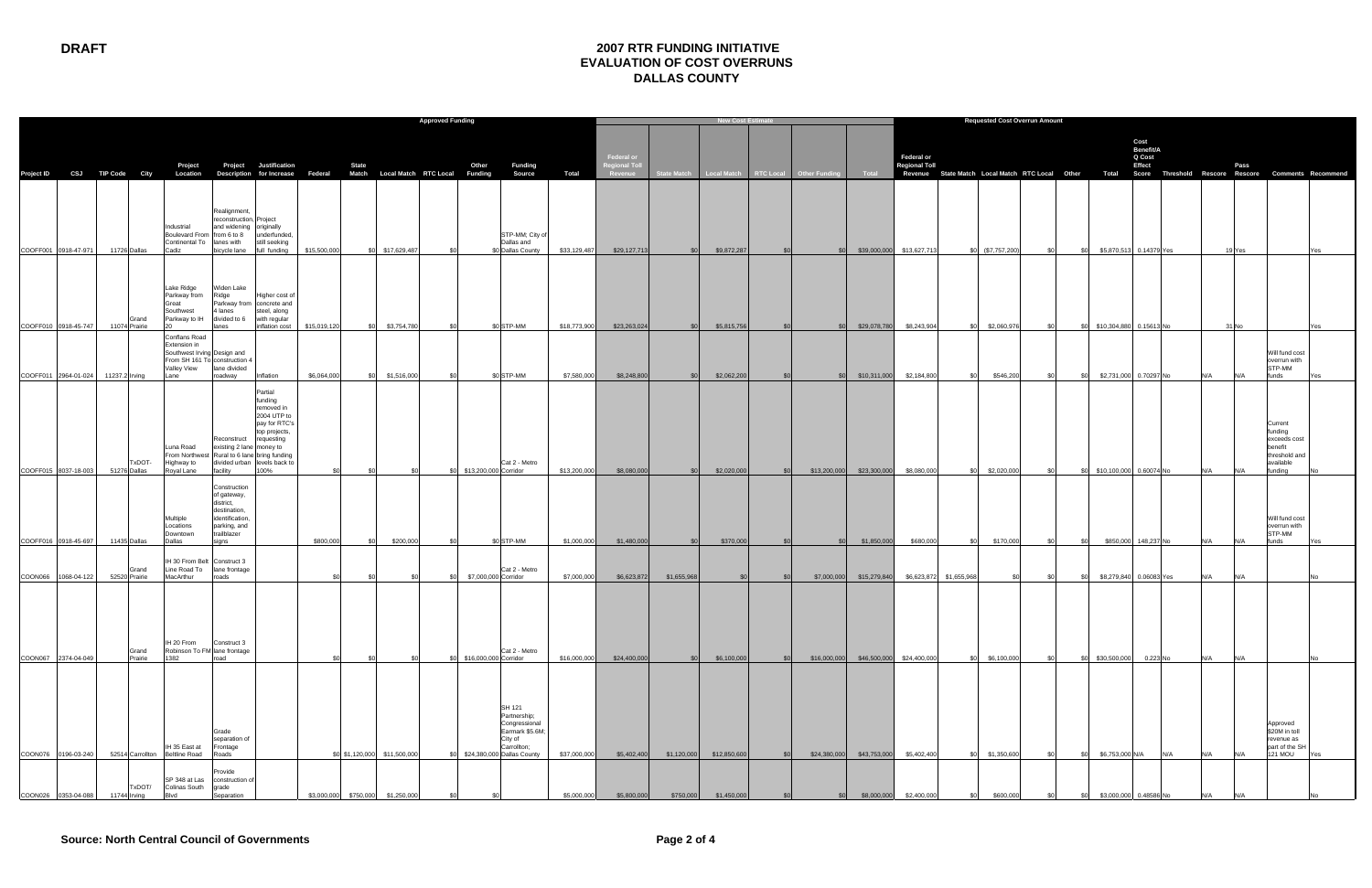## **DRAFT 2007 RTR FUNDING INITIATIVE EVALUATION OF COST OVERRUNS DALLAS COUNTY**

|                                            |                |                       |                                                                     |                                                                               |                                                                                                                                                                                    | <b>Approved Funding</b> |                         |             |                 |                           |                                                               |                           |                                              | <b>New Cost Estimat</b> |                          |            |                                                 |                                                       |                             |           | <b>Requested Cost Overrun Amount</b> |       |     |                                            |                                                                                                                                                   |     |       |                                                                                                         |                                                                  |
|--------------------------------------------|----------------|-----------------------|---------------------------------------------------------------------|-------------------------------------------------------------------------------|------------------------------------------------------------------------------------------------------------------------------------------------------------------------------------|-------------------------|-------------------------|-------------|-----------------|---------------------------|---------------------------------------------------------------|---------------------------|----------------------------------------------|-------------------------|--------------------------|------------|-------------------------------------------------|-------------------------------------------------------|-----------------------------|-----------|--------------------------------------|-------|-----|--------------------------------------------|---------------------------------------------------------------------------------------------------------------------------------------------------|-----|-------|---------------------------------------------------------------------------------------------------------|------------------------------------------------------------------|
| Project ID CSJ TIP Code City               |                |                       | Project                                                             | Project                                                                       | Justification<br>Location Description for Increase Federal Match Local Match RTC Local Funding                                                                                     |                         | <b>State</b>            |             |                 | Other                     | Funding<br>Source                                             | Total                     | Federal or<br><b>Regional Tol</b><br>Revenue |                         |                          |            | State Match Local Match RTC Local Other Funding | Total                                                 | Federal or<br>Regional Toll |           |                                      |       |     |                                            | Cost<br>Benefit/A<br>Q Cost<br>Effect<br>Revenue State Match Local Match RTC Local Other Total Score Threshold Rescore Rescore Comments Recommend |     | Pass  |                                                                                                         |                                                                  |
| COON035 0095-02-100                        |                | 11715 Sunnyvale Road) | US 80 at SH<br>352 (Collins                                         | Upgrade<br>interchange                                                        |                                                                                                                                                                                    |                         | \$4,042,650 \$4,161,052 | \$4,101,851 | \$0             | \$700,000 PE Funds        | Green Ribbon;<br>Cat 1 - Prevent<br>Maint; TxDOT              | \$12,305,553              | \$11,717,250                                 | \$1,010,750             | \$5,100,000              | - \$0      | \$4,200,000                                     | \$22,028,000                                          | \$6,735,652                 | <b>SO</b> | \$938,948                            | \$0   | \$0 |                                            | \$7,674,600 0.2551 Yes                                                                                                                            | N/A | N/A   | Additional<br>local funds<br>and TxDOT<br>Green Ribbor<br>funds to cove<br>aesthetic<br>features        |                                                                  |
| COON036 0095-10-045                        |                |                       | US 80 at Town Reconstruct<br>11713 Mesquite East Blvd               | interchange                                                                   |                                                                                                                                                                                    |                         | \$1,056,863 \$264,216   | \$3,363,360 | \$0             |                           | STP-MM; Cat 6<br>Bridge, Cat 11-<br>\$7,803,500 Discretionary | \$12,487,939              | \$5,509,988                                  | \$264,216               | \$4,847,735              |            |                                                 | \$1,866,000 \$12,487,939                              | \$4,453,125                 |           | \$0 \$1,484,375                      | \$0   | \$0 |                                            | \$5,937,500 0.37524 No                                                                                                                            | N/A | N/A   |                                                                                                         | res.                                                             |
| COON039 2374-03-049                        | 11229.2 Dallas |                       | IH 20 From<br>Bonnie View<br>Road To JJ<br>Lemmon Road              | Construction<br>of 2 lane<br>frontage road<br>East bound<br>and West<br>bound | Because of<br>cost overruns<br>and fixed<br>federal<br>funding<br>amounts,<br>TXDOT is<br>requiring the<br>City of Dallas<br>to fund all<br>overruns with<br>100% local<br>funding |                         | \$4,215,290 \$1,053,823 | \$2,310,000 | SO <sub>2</sub> | \$1,117,692 Priority      | Cat 12 -<br>Strategic                                         | \$18,696,805              | \$7,897,846                                  | \$1,053,823             | \$3,230,639              | <b>SOL</b> |                                                 | \$1,117,692 \$13,300,000                              | \$3,682,556                 | SO I      | \$920,639                            | sol.  | SO. |                                            | \$4,603.195 0.14297 Yes                                                                                                                           | N/A | N/A   | Conditional<br>upon<br>verification of<br>weave<br>distances                                            |                                                                  |
| COON040 2374-01-133                        | 11034 Dallas   |                       | IH 635 From<br>Skillman To<br>Miller Road                           | Construct<br>South and<br>East bound<br>frontage road                         |                                                                                                                                                                                    | \$899,891               | \$224,943               | \$5,900,000 |                 |                           | STP-MM,<br>Dallas, Dallas<br>\$0 County                       | \$7,024,834               | \$3,680,024                                  | \$224,943               | \$6,595,033              |            | \$0                                             | \$10,500,000                                          | \$2,780,133                 | ംട        | \$695,033                            | - \$0 | SO. |                                            | \$3,475,166 0.12631 Yes                                                                                                                           |     | 32 No |                                                                                                         |                                                                  |
| COON041 2374-02-124                        |                | 11067 Garland         | IH 635 From<br>Northwest<br>Highway To<br>Centerville               | Construct<br>LaPrada East of North bound<br>frontage road                     |                                                                                                                                                                                    |                         | \$4,727,426 \$1,181,857 | \$1,000,000 | \$0             |                           | \$0 STP-MM                                                    | \$6,909,283               | \$7,920,000                                  | \$1,181,857             | \$798,143                |            | \$0                                             | \$9,900,000                                           | \$3,192,573                 | <b>SO</b> | \$798,143                            | \$0   | \$0 |                                            | \$3,990,717 0.01974 Yes                                                                                                                           |     | 50 No | Approval<br>includes a<br>change in<br>project limits<br>and correction<br>of local match<br>commitment |                                                                  |
|                                            |                | Grand                 | IH 30 From                                                          | Construct 3<br>Northwest 19th lane frontage                                   |                                                                                                                                                                                    |                         |                         |             |                 |                           | Cat 2 - Metro                                                 |                           |                                              |                         |                          |            |                                                 |                                                       |                             |           |                                      |       |     |                                            |                                                                                                                                                   |     |       |                                                                                                         |                                                                  |
| COON068 1068-04-119<br>COON069 2374-04-066 | 52527 Prairie  |                       | To Belt Line Rd roads<br>11738 Duncanville IIH 20 at Cockrell lanes | Construct right<br>and left turn                                              |                                                                                                                                                                                    | \$0<br>\$256,000        | - \$0<br>\$64,00        |             |                 | \$0 \$13,000,000 Corridor | CMAQ:<br>\$200,000 \$200,000 - PE                             | \$13,000,000<br>\$520,000 | \$17,173,120<br>\$2,448,000                  | \$0<br>\$64,000         | \$4,293,280<br>\$548,000 |            | \$200,000                                       | \$13,000,000 \$34,466,400 \$17,173,120<br>\$3,260,000 | \$2,192,000                 |           | \$0 \$4,293,280<br>\$548,000         | \$O   |     | \$0 \$21,466,400 0.22963 No<br>\$2,740,000 | ) በ4868                                                                                                                                           | N/A | N/A   |                                                                                                         | Yes- Pending<br>city's<br>agreement to<br>provide local<br>natch |